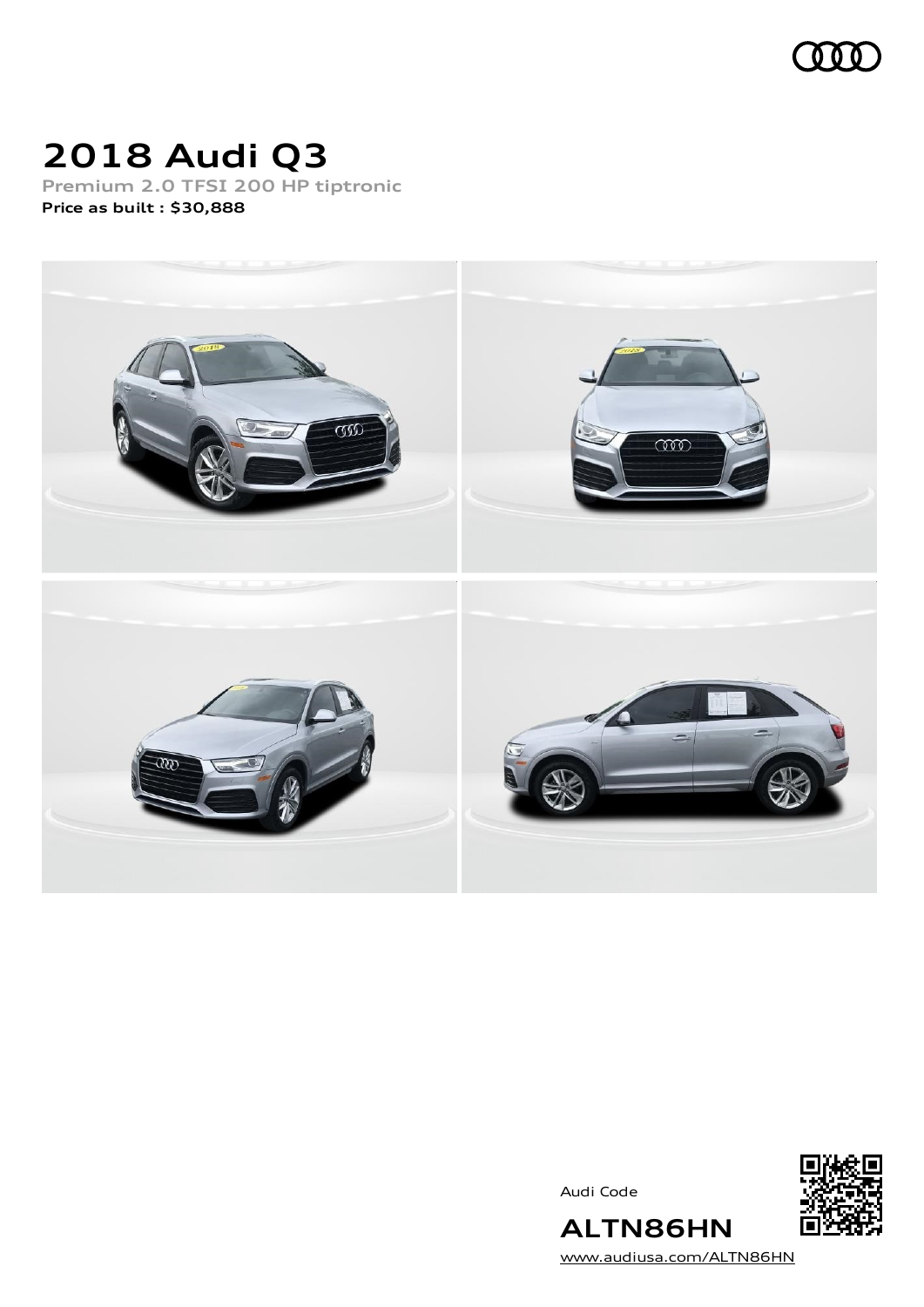# **Summary**

**Audi 2018 Audi Q3** Premium 2.0 TFSI 200 HP tiptronic

**Price as buil[t](#page-8-0)** \$30,888

#### **Exterior colour**

Florett Silver metallic

#### **Interior colour**

| Seats     | black        |
|-----------|--------------|
| Dashboard | black        |
| Carpet    | black        |
| Headliner | lunar silver |

### **Technical Specifications**

| Engine type                  | Four-cylinder                                 |
|------------------------------|-----------------------------------------------|
| stroke                       | Displacement/Bore and 1,984/82.5 x 92.8 cc/mm |
| Torque                       | 207 @ 1,700 - 5,000 lb-ft@rpm                 |
| Top track speed              | 130 mph mph                                   |
| Acceleration (0 - 60<br>mph) | 7.8 sec. seconds                              |
| Recommended fuel             | Premium                                       |



#### **Further Information**

| Warranty        |              |  |
|-----------------|--------------|--|
|                 | No           |  |
| Mileage         | 17,151 miles |  |
| Type of vehicle | Used car     |  |
|                 |              |  |

#### **Audi Code** ALTN86HN

**Your configuration on www.audiusa.com** [www.audiusa.com/ALTN86HN](https://www.audiusa.com/ALTN86HN)

**Commission number** b61bb24b0a0e09b05160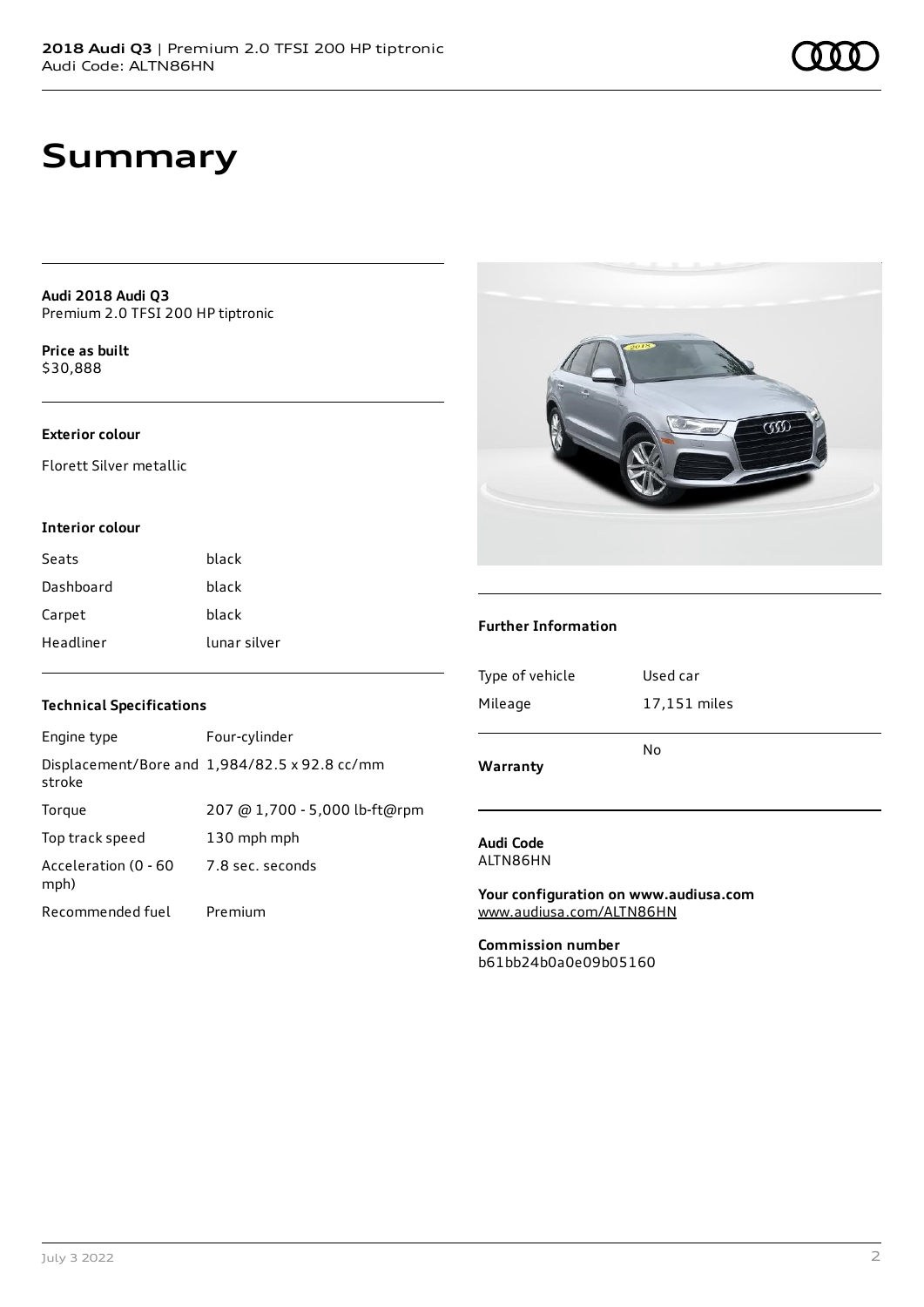

# **Standard features**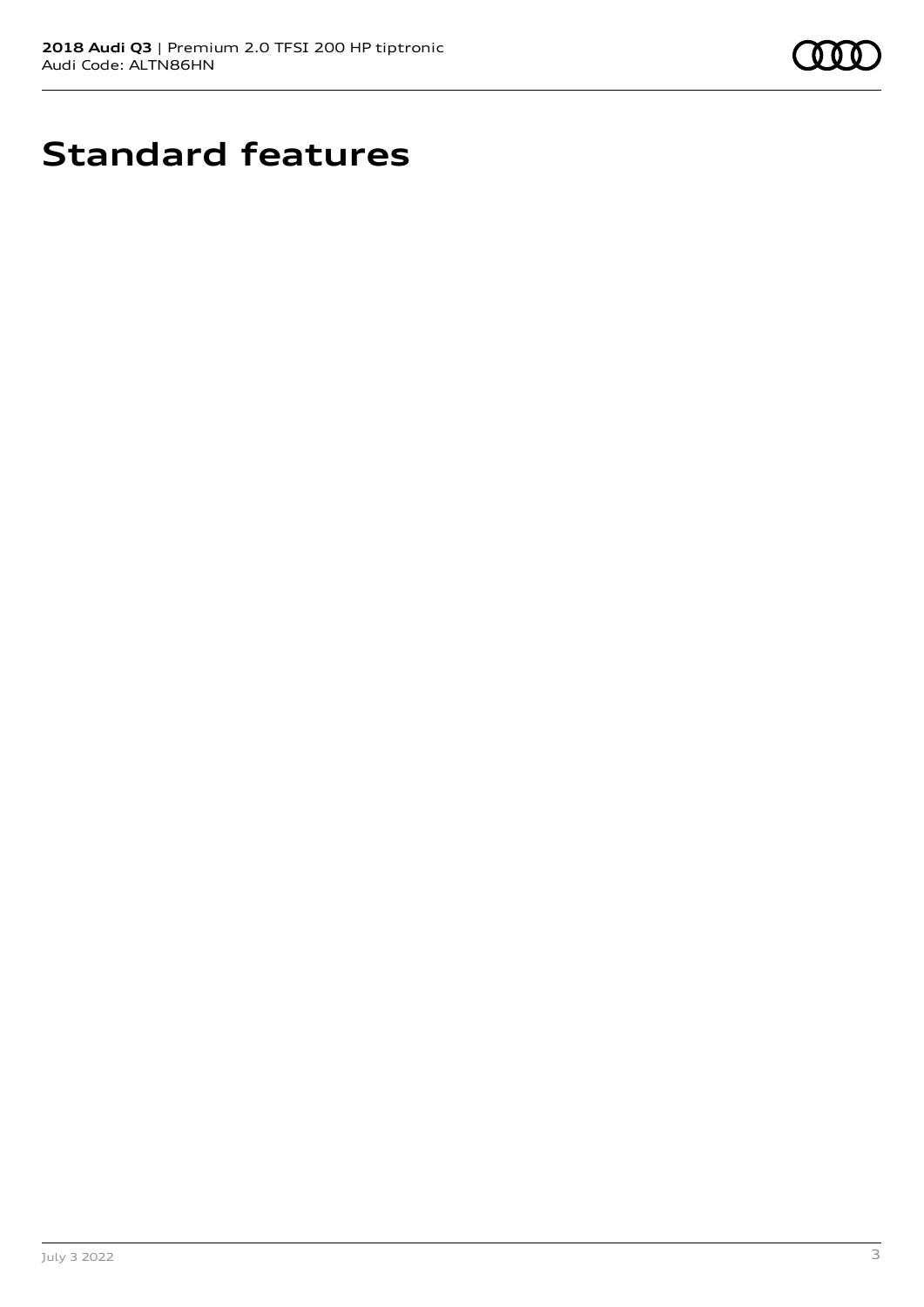# **Dealer remarks**

Florett Silver Metallic 2018 Audi Q3 2.0T Premium FrontTrak 6-Speed Automatic with Tiptronic 2.0L 4-Cylinder TFSI 20/28 City/Highway MPG 20/28 City/Highway MPG \*\*Local Trade\*\*, \*\*Non Smoker\*\*, \*\*Serviced Here\*\*, \*\*Bluetooth\*\*, \*\*Leather Seats\*\*, \*\*Alloy Wheels\*\*, \*\*Sunroof/Moonroof\*\*.

Odometer is 32779 miles below market average!

Awards:

\* 2018 KBB.com 10 Best Luxury Cars Under \$35,000 \* 2018 KBB.com 10 Most Awarded Brands

\*\*Disclaimer\*\* Vehicle pricing includes all offers. Tax, Title, Doc Fee, and Tags not included in vehicle prices shown and must be paid by the purchaser. While great effort is made to ensure the accuracy of the information on this site, errors do occur so please verify information with a customer service rep. This is easily done by calling us at 859-252-2834 or by visiting us at the dealership.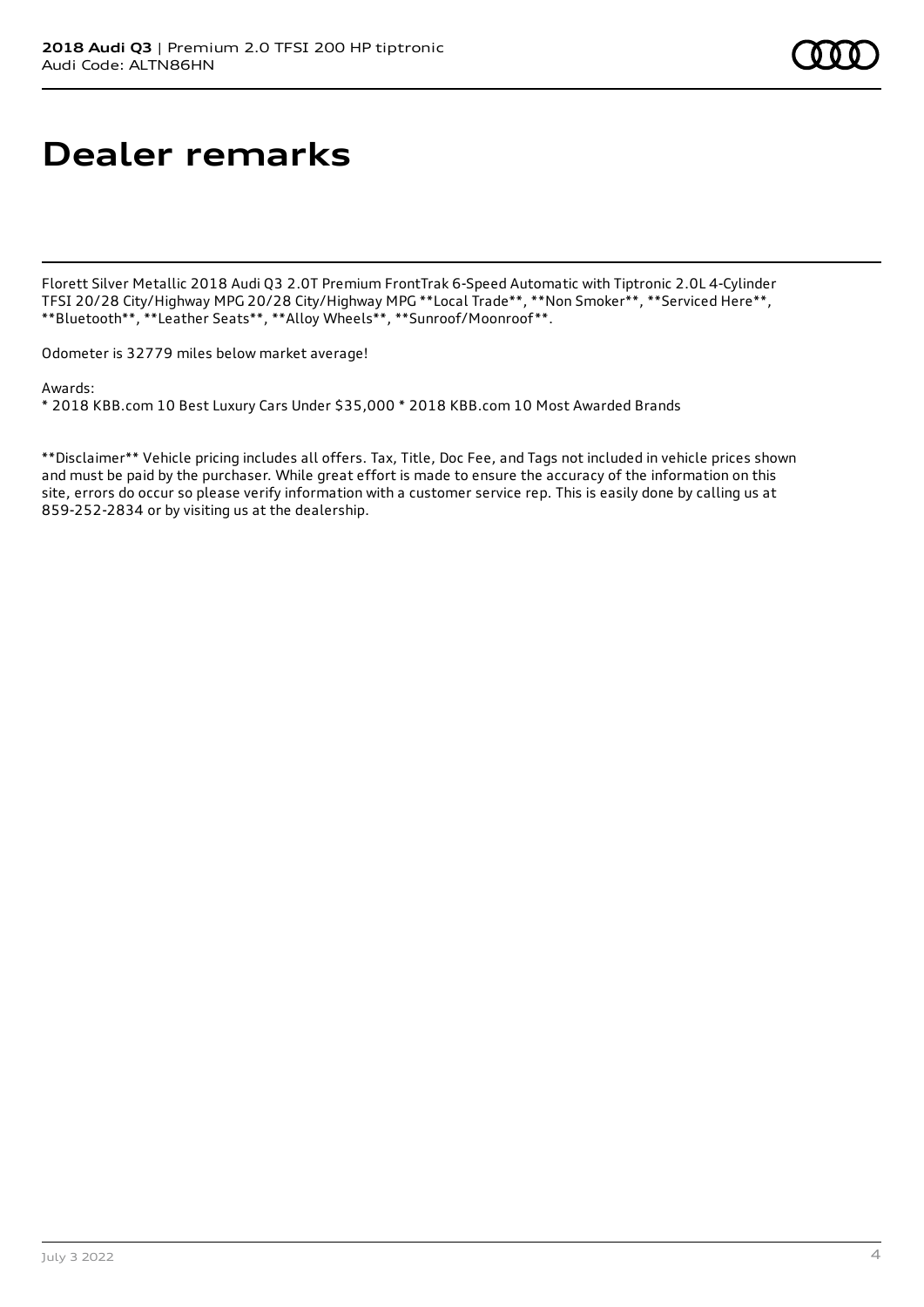# **Technical Specifications**

### **Engineering | Performance**

| Engine type                                     | Four-cylinder                                 |
|-------------------------------------------------|-----------------------------------------------|
| Acceleration (0 - 60 - 7.8 sec. seconds<br>mph) |                                               |
| Engine block                                    | Cast-iron                                     |
| Induction/fuel injection Turbocharged/TFSI®     |                                               |
| Cylinder head                                   | Aluminum-alloy                                |
| Max. output ps/hp                               | 200 @ 5,100 - 6,000 @ rpm                     |
| stroke                                          | Displacement/Bore and 1,984/82.5 x 92.8 cc/mm |
| Top track speed                                 | 130 mph mph                                   |
| Torque                                          | 207 @ 1,700 - 5,000 lb-ft@rpm                 |
| Valvetrain                                      | 16-valve DOHC                                 |

#### **Electrical system**

| Alternator | 14 Volt - 140A      |
|------------|---------------------|
| Battery    | 12 Volt - 280A/68Ah |

#### July 3 2022 5

### **Transmission | Drivetrain**

| Drivetrain type      | Tiptronic automatic transmission<br>with front-wheel drive                        |
|----------------------|-----------------------------------------------------------------------------------|
| Gear ratios: 6th     | 0.688:1                                                                           |
| Gear ratios: 4th     | 1.164:1                                                                           |
| Transmission         | Six-speed Tiptronic <sup>®</sup> automatic<br>transmission with front-wheel drive |
| Gear ratios: 5th     | 0.860:1                                                                           |
| Gear ratios: 2nd     | 2.303:1                                                                           |
| Gear ratios: 3rd     | 1.556:1                                                                           |
| Gear ratios: Reverse | 3.422:1                                                                           |
| Gear ratios: 1st     | 3.949:1                                                                           |

#### **Steering**

| Steering type                              | Electromechanical power steering<br>system |
|--------------------------------------------|--------------------------------------------|
| Turning diameter, curb- 38.7 ft<br>to-curb |                                            |
| Steering ratio                             | 16.4:1                                     |

#### **Suspension**

| Magnetic Ride | N/A                               |
|---------------|-----------------------------------|
| Front axle    | MacPherson strut front suspension |
| Rear axle     | Four-link rear suspension         |

### **(1/2)**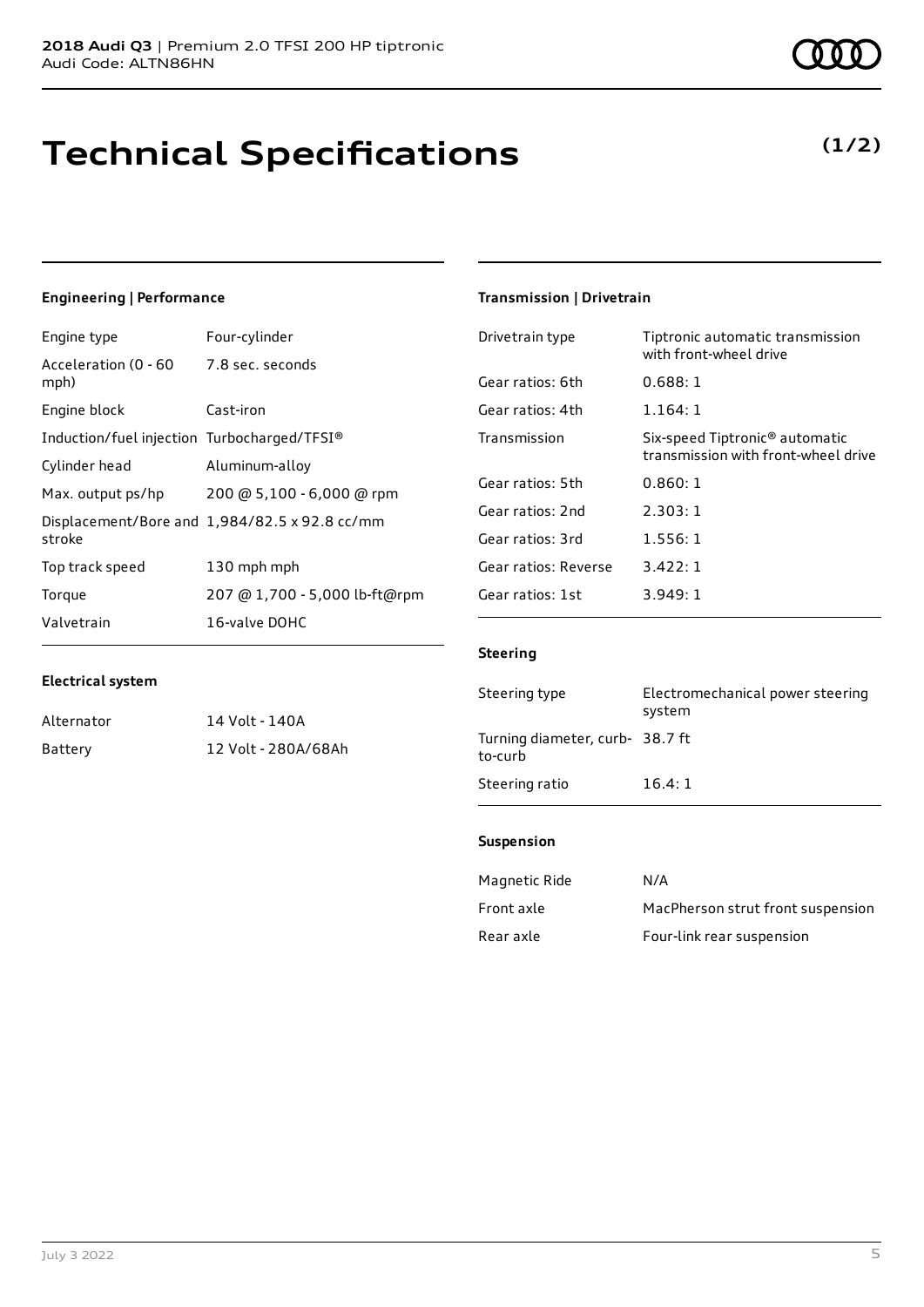# **Technical Specifications**

### **Brakes**

| Front brakes         | 12.3 (ventilated disc) in                                         |  |
|----------------------|-------------------------------------------------------------------|--|
| Rear brakes          | 11.1 (solid disc) in                                              |  |
| Parking brake        | Electromechanical                                                 |  |
| <b>Body</b>          |                                                                   |  |
| Material             | Fully galvanized steel unibody with<br>aluminum hood and tailgate |  |
| Corrosion protection | Multistep anti-corrosion protection                               |  |

#### **Warranty | Maintenance**

| Warranty    | 4-year/50,000-mile Audi New<br>Vehicle Limited Warranty                                   |
|-------------|-------------------------------------------------------------------------------------------|
| Maintenance | 12-month/10,000-mile (whichever<br>occurs first) NO CHARGE first<br>scheduled maintenance |

#### **Exterior Measurements**

| Height                           | 62.6 in   |
|----------------------------------|-----------|
| Overall width without<br>mirrors | $72.1$ in |
| Length                           | 172.8 in  |
| Wheelbase                        | 102.5 in  |
| Drag coefficient                 | 0.32 Cw   |
| Overall width with<br>mirrors    | 79.5 in   |
| Track rear                       | 61.2 in   |
| <b>Track front</b>               | $61.1$ in |
| Curb weight                      | 3.494 lb  |

### **Interior measurements**

| Seating capacity                          | 5                      |
|-------------------------------------------|------------------------|
| Shoulder room, rear                       | 53.6 in                |
| Head room with front<br>sunroof           | 37.0 in                |
| Leg room, rear                            | 31.1 in                |
| Head room with rear<br>sunroof            | 37.4 in                |
| Leg room, front                           | 40.0 in                |
| Cargo volume, rear<br>seatbacks up/folded | 16.7/48.2 cu ft, cu ft |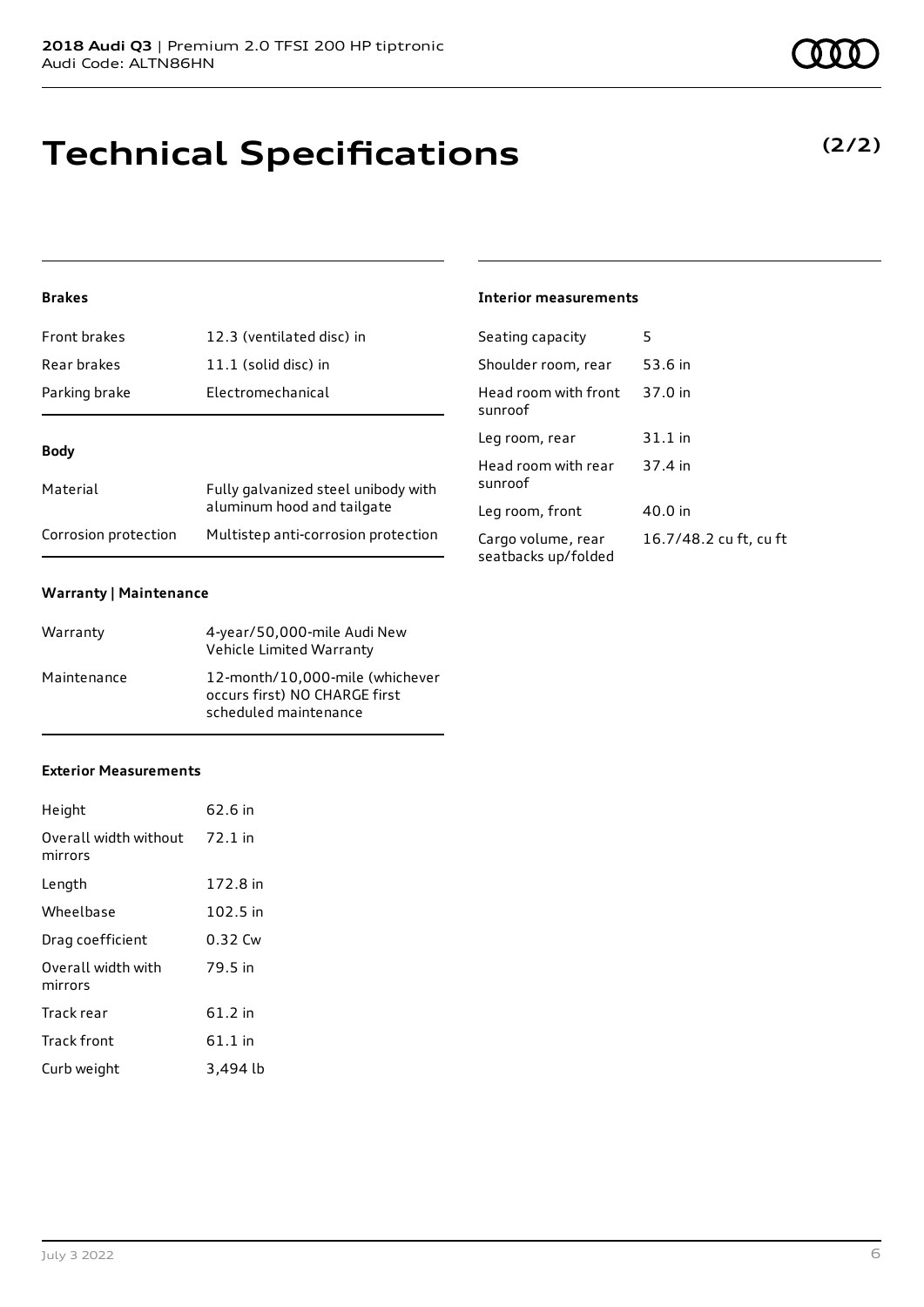### **Consumption- and emission**

#### **Consumption by NEDC**

| urban       | 20 mpg   |
|-------------|----------|
| extra-urban | 28 mpg   |
| combined    | $23$ mpg |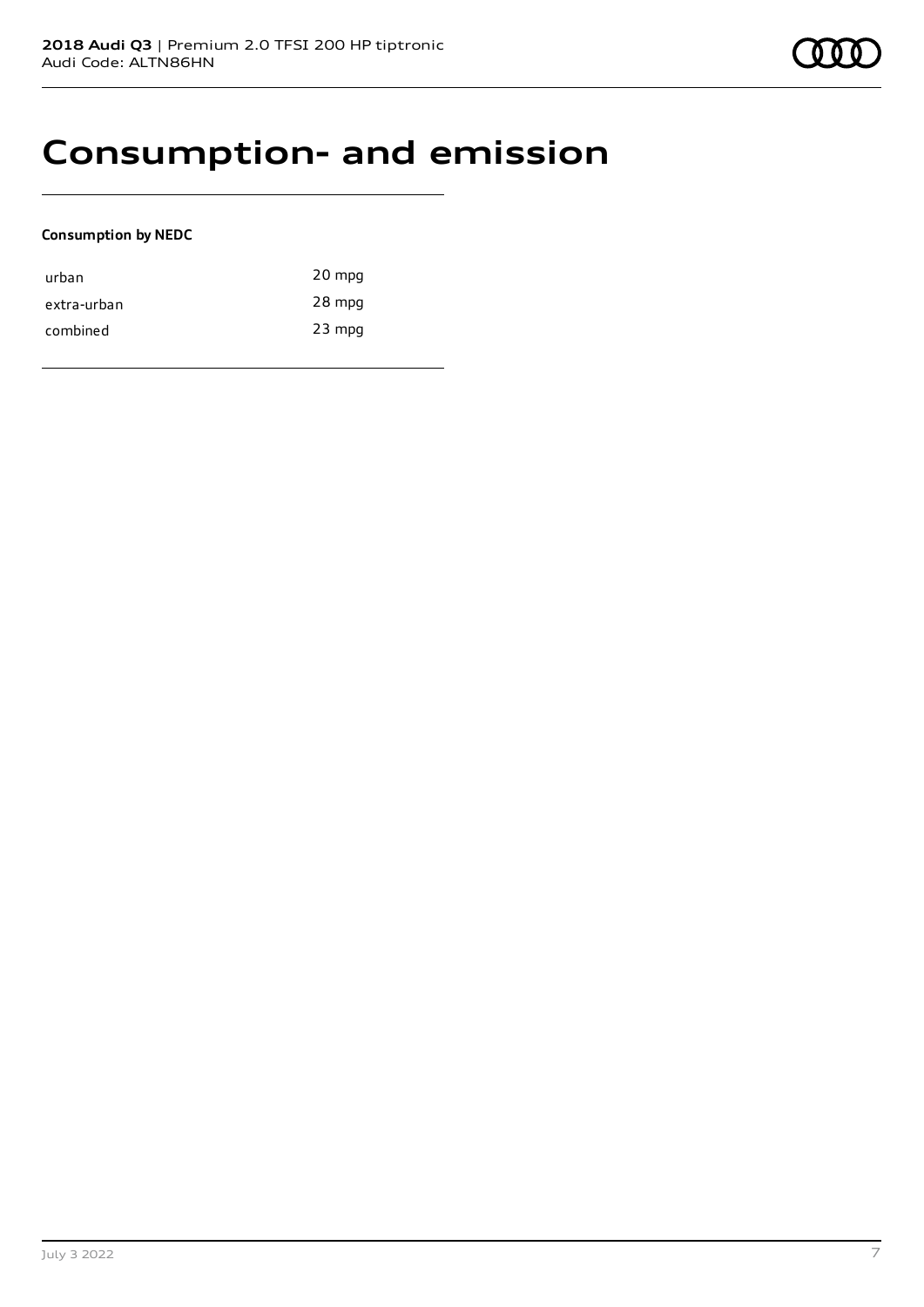# **Contact**

Dealer **Audi of Lexington**

3000 Pink Pigeon Pkwy 40509 Lexington KY

Phone: +18592522834 FAX: 8595430741

www: [https://www.audioflexington.com](https://www.audioflexington.com/)